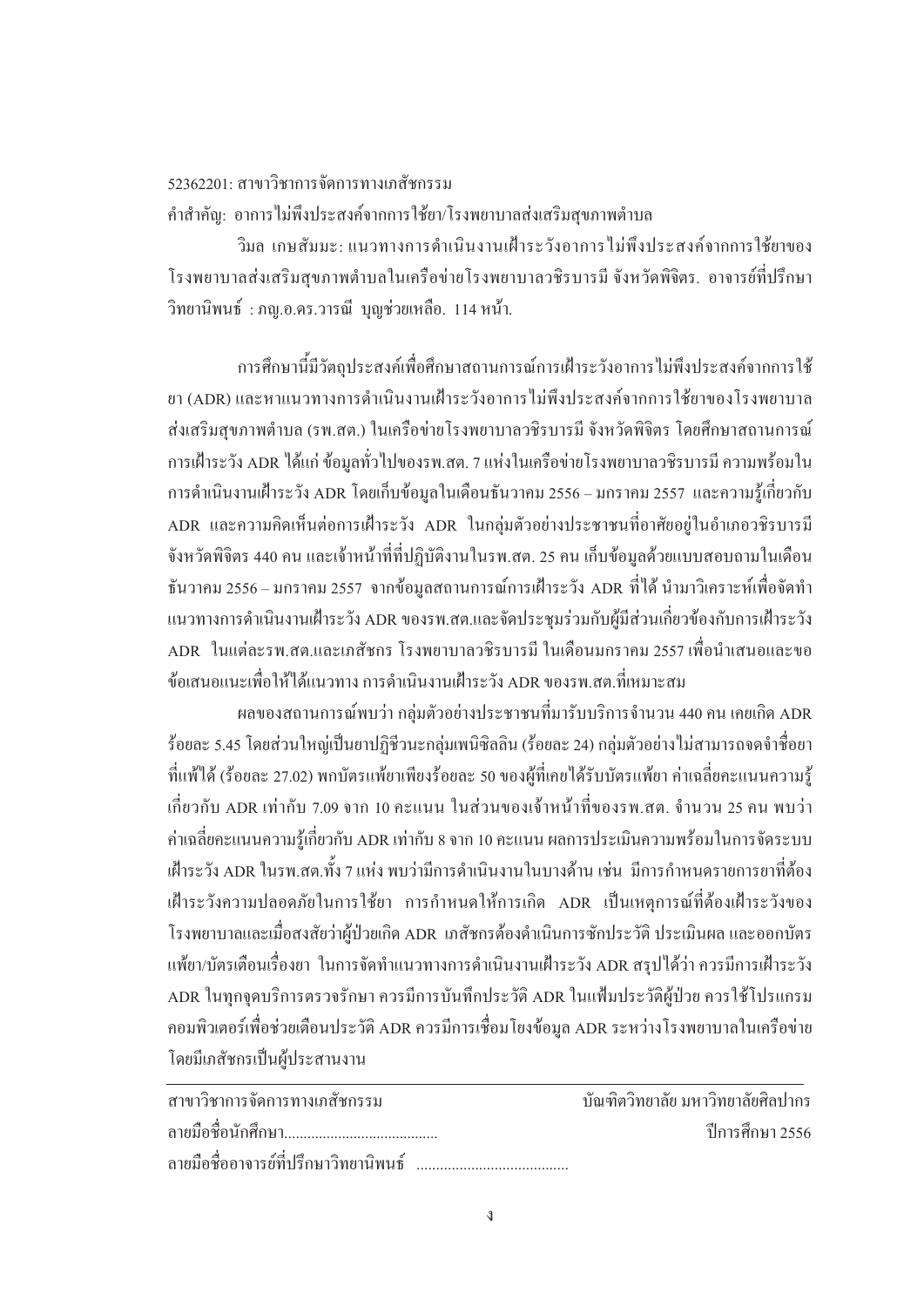## 52362201:MAJOR: PHARMACY MANAGEMENT KEY WORDS: ADVERSE DRUG REACTION (ADR)/PRIMARY HEALTH CARE UNIT (PCU)

WIMON KETSAMMA: GUIDELINE FOR ADVERSE DRUG REACTION SURVEILLANCE IN PRIMARY HEALTH CARE UNIT OF WACHIRABARAMEE HOSPITAL NETWORK, PICHIT. THESIS ADVISOR: WARANEEBUNCHUAILUA,Ph.D. 114pp

This research aimed to study a situation of adverse drug reaction (ADR) surveillance and establishguideline for ADR surveillance in Primary Health Care Units (PCUs) ofWachirabaramee hospital network, Pichit. The situation of ADR surveillance, including information of PCUs, readiness for ADR surveillance, knowledge about ADR and opinions on ADR surveillance of people in Wachirabaramee district and PCU officers from 7 PCUs, was conducted during December 2013 to January 2014. Data from 440 people and 25 PCU officers were collected through interview and self-administered questionnaire, respectively. To establish the guideline for ADR surveillance, data from the situation were analyzed and presented at the stakeholder meeting in January 2014.

 Results of the situation of ADR surveillance showed that peopleexperienced ADR for 5.45%. Penicillin group was the most common cause of ADR (24%). There were 27% of samples remember theirallergic drug name and 50% ofADR card holders carry on their cards. Mean score of ADR knowledge was 7.09 out of 10. For PCUofficers, mean score of ADR knowledge was 8 out of 10. All PCUs have performed some tasks for ADR surveillance. Results of guideline for ADR surveillance showed the ADR surveillance should be done in every service points, include ADR experience in patient profile, use computer software to alert ADR history, create ADR data network betweenPCUs and hospital coordinated by pharmacist.

| Program of Pharmacy ManagementGraduate |
|----------------------------------------|
|                                        |
|                                        |

School, Silpakorn University Academic Year 2013